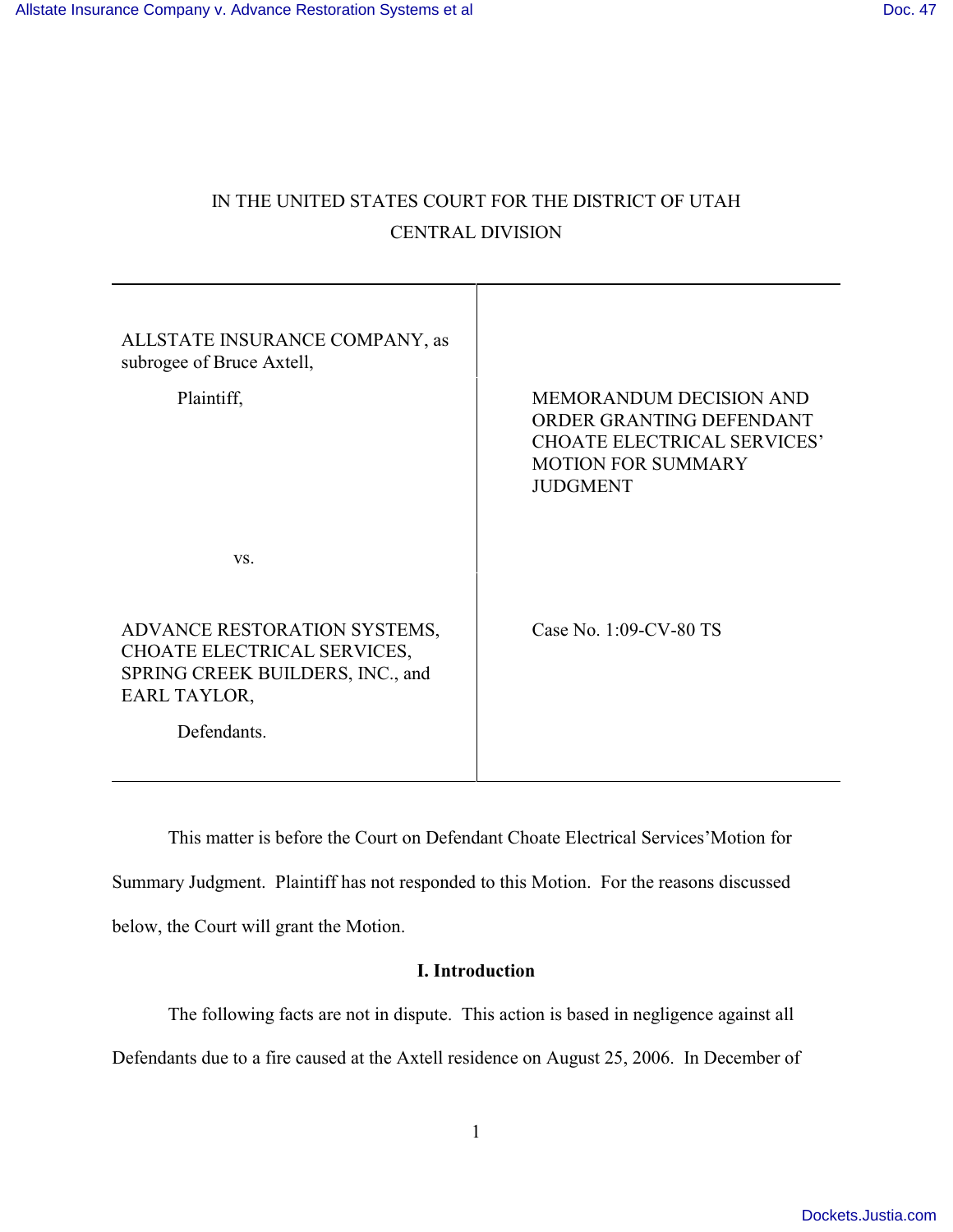2005, the Axtell residence sustained damage as a result of a fire caused by the Axtells' children playing with matches in their basement. Following this initial fire, Mr. Axtell hired Advanced Restoration Systems to act as the general contractor for the restoration and repair of the residence. Advanced Systems hired Defendant Choate as a subcontractor to perform some of the electrical work on the residence. In August 2006, the Axtells were a few weeks away from taking occupancy of their home when the second fire occurred.

A few days after the fire, Plaintiff hired an expert to inspect the premises. The expert conducted testing of an enclosed abandoned light outlet box and fixture components from the attic on October 31, 2006, and again on January 13, 2007. Although described as "abandoned," the wiring from the fixture was still connected to the house power. Based on the testing, Plaintiff's electrical engineering expert prepared a report in which he stated his opinion that the fire was most likely due to electrical failure in the abandoned light fixture outlet box in the attic of the home.

After Plaintiff's experts inspected, used and analyzed the artifacts and evidence salvaged from the fire to determine the cause of the fire, the objects were disposed of at the direction of Plaintiff and were not made available to Defendants for inspection. Plaintiff admitted that the electrical light fixture, including the fixture base and wiring which it alleges caused the fire, were  $destroved.<sup>1</sup>$ 

<sup>&</sup>lt;sup>1</sup>Defendant Choate Memorandum in Support, Docket No. 35, at  $\P$  13 (citing Pl. Resp. to Req. for Admis. at 2).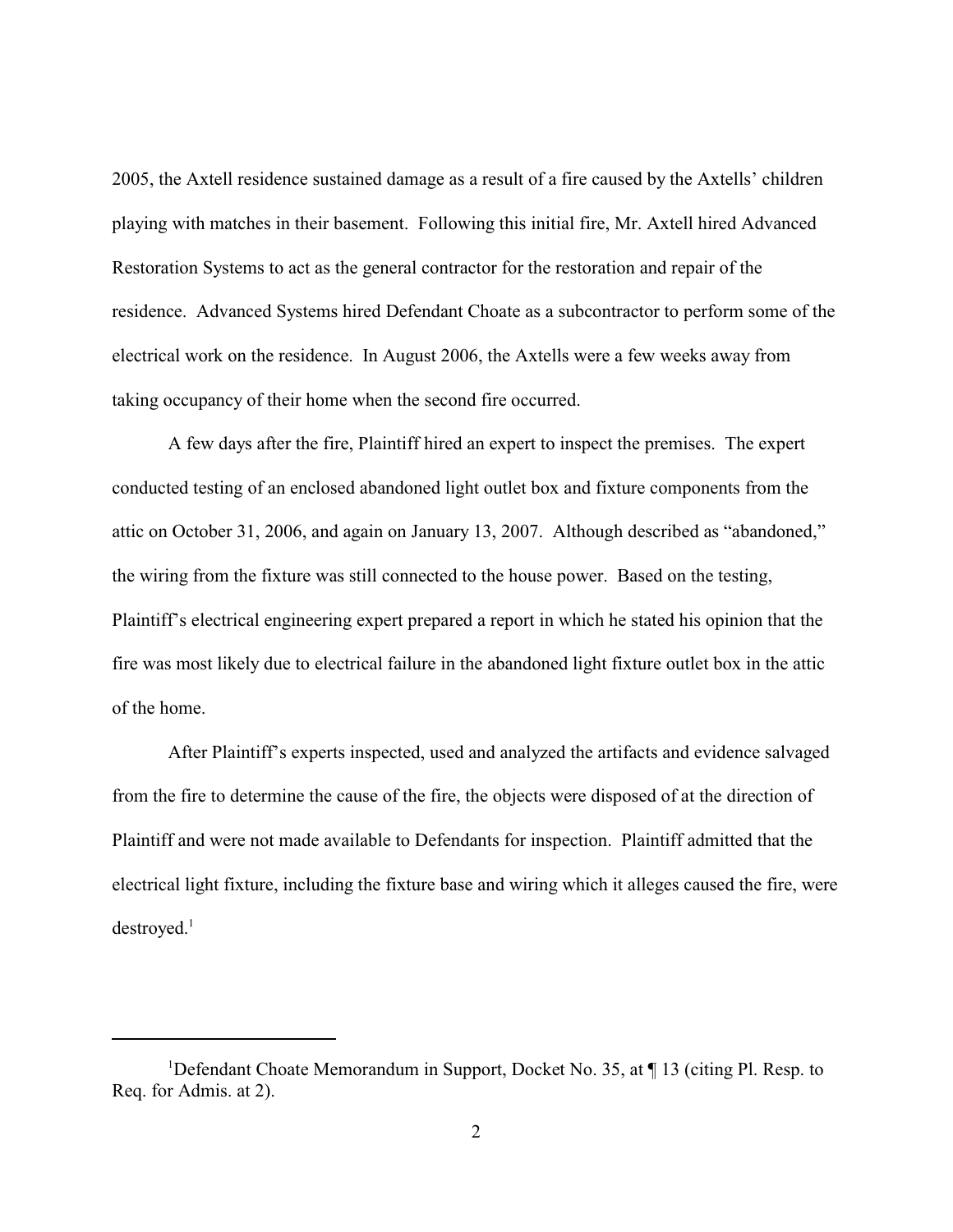#### **II. Standard of Review**

Summary judgment is proper if the moving party can demonstrate that there are no genuine issues of material fact and it is entitled to judgment as a matter of law.<sup>2</sup> The Court construes all facts and reasonable inferences in the light most favorable to the nonmoving party.<sup>3</sup> In considering whether genuine issues of material fact exist, the Court determines whether a reasonable jury could return a verdict for the nonmoving party in the face of all the evidence presented. "When a motion for summary judgment is made and supported as provided in this <sup>4</sup> rule, an adverse party may not rest upon the mere allegations or denials in his pleading, but his response, by affidavits or as otherwise provided in this rule, must set forth specific facts showing that there is a genuine issue for trial, if he does not so respond, summary judgment, if appropriate, shall be entered against him."<sup>5</sup> "All material facts of record meeting the requirements of Fed. R. Civ. P. 56 that are set forth with particularity in the statement of the movant will be deemed admitted for the purpose of summary judgment, unless specifically controverted by the statement of the opposing party identifying material facts of record meeting the requirements of Fed. R. Civ. P. 56."<sup>6</sup>

*See* FED. R. CIV. P. 56(c). <sup>2</sup>

*Matsushita Elec. Indus. Co. v. Zenith Radio Corp.*, 475 U.S. 574, 587 (1986); *Wright v.* <sup>3</sup> *Southwestern Bell Tel. Co.*, 925 F.2d 1288, 1292 (10th Cir. 1991).

*See Anderson v. Liberty Lobby, Inc.*, 477 U.S. 242, 249 (1986); *Clifton v. Craig*, 924 <sup>4</sup> F.2d 182, 183 (10th Cir. 1991).

 ${}^{5}$ FED. R. CIV. P. 56(e)(2).

 ${}^6$ DUCivR 56-1(c).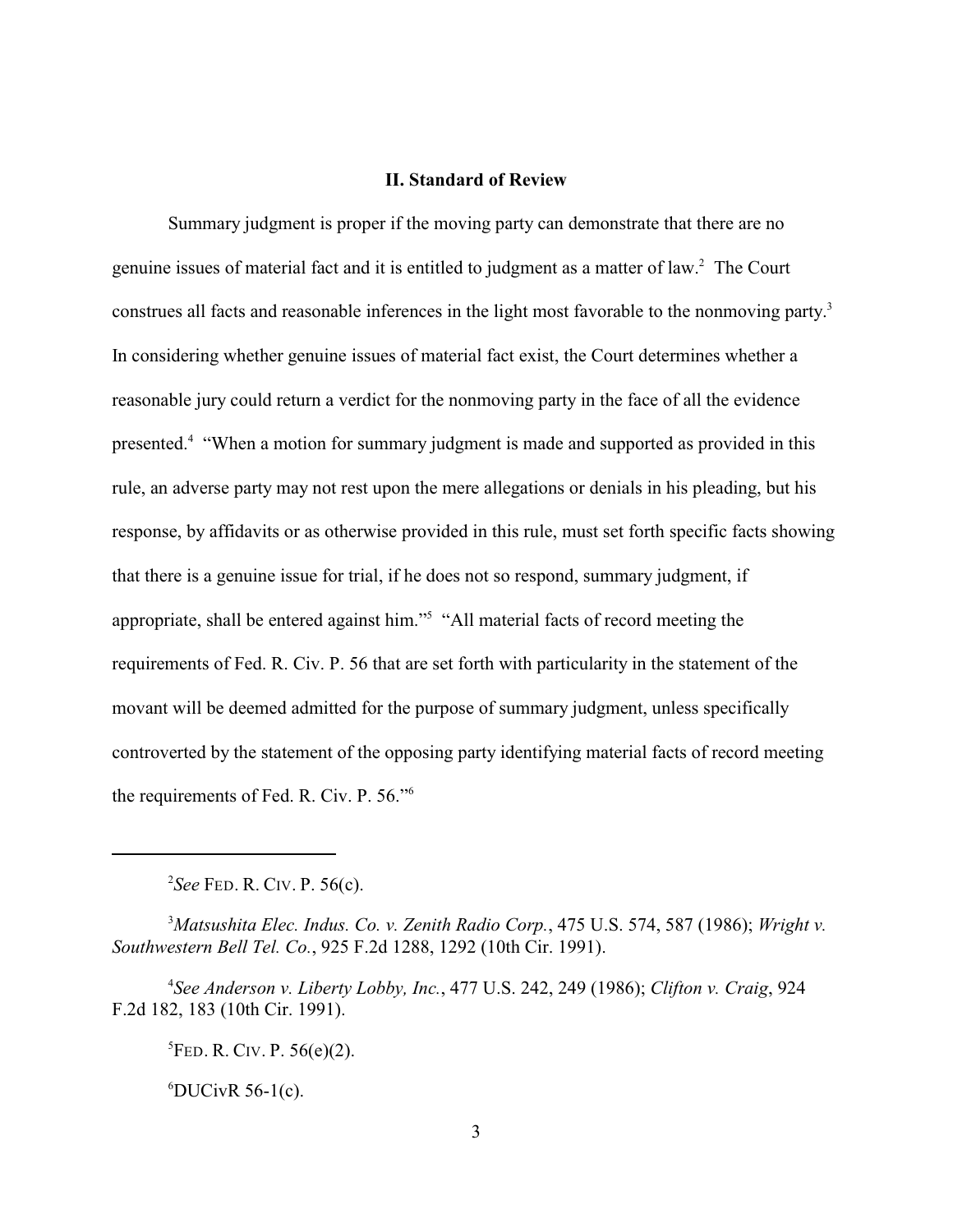#### **III. Discussion**

Defendant Choate acknowledges he is a provider under the statute but argues that because this action is based in negligence, the statute of limitations is two years, and Plaintiff failed to bring the action within the required time period. Defendant cites Utah Code Ann. § 78-12-21.5  $(2004)$ , which states that all actions not based in contract or warranty "shall be commenced within two years from the earlier of the date of discovery of a cause of action or the date upon which a cause of action should have been discovered through reasonable diligence."<sup>8</sup> The one exception to this rule is for actions "for death of or bodily injury to an individual while engaged in the design, installation, or construction of an improvement," which is not at issue in this case. This statute applies to all causes of action against a provider that accrue after May 3, 2003.<sup>10</sup>

Defendant Choate argues that because Plaintiff's expert found on January 13, 2007 that the cause of the fire was the abandoned electrical box, it had until January 13, 2009 to bring a cause of action, but did not do so until June 8, 2009, almost six months after the statute of limitations ran.

Moreover, because Plaintiff destroyed the evidence that led to their expert's opinion about the cause of the fire, Plaintiff is unable to argue it was involved in an ongoing investigation as to the cause of the fire.

 $7$ This statute was renumbered effective February 7, 2008, and is currently cited as UTAH CODE ANN. § 78B-2-225.

UTAH CODE ANN. § 78-12-21.5 (2004). <sup>8</sup>

 $^{9}$ *Id*. at 78-12-21.5(2)(e).

<sup>&</sup>lt;sup>10</sup>*Id*. at § 78-12-21.5(11).